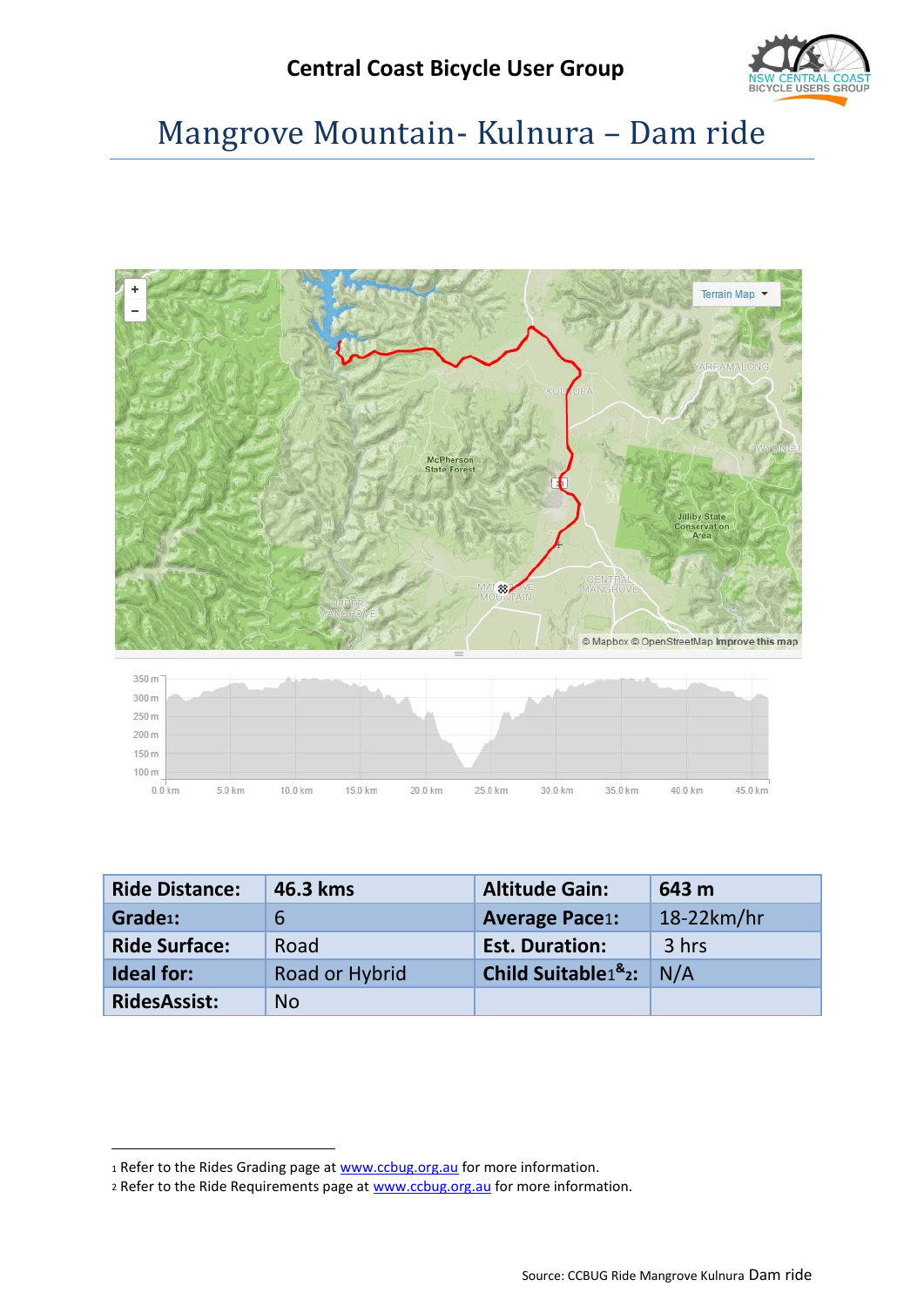

**Ride Summary**:

**This ride leaves from Mangrove Mountain Hall and winds through country rides through Kulnura and down to Mangrove Mountain Dam. There is about 6km of elevation coming up from the dam, and then rolling hills back to our starting point.** 

**For more information on this ride including when it is next scheduled, please refer to the CCBUG Rides Calendar at www.ccbug.org.au or checkout our events on Facebook** [www.facebook.com/CentralCoastBicycleUserGroup](http://www.facebook.com/CentralCoastBicycleUserGroup)

**Ride Details – Start at Mangrove Mountain Hall on Waratah Rd Mangrove Mountain**

### **Opt in points**

Kulnura General Store

#### **Opt out points**

Kulnura General Store

#### **Water & Toilet Locations**

At starting point – toilets and water. Toilets and water – Kulnura – general store and Jerry's Café. Mid way at Dam – toilets and water.

**Map Reference**:

<https://www.strava.com/routes/7802091> **Ride Leaders Personal Notes:**